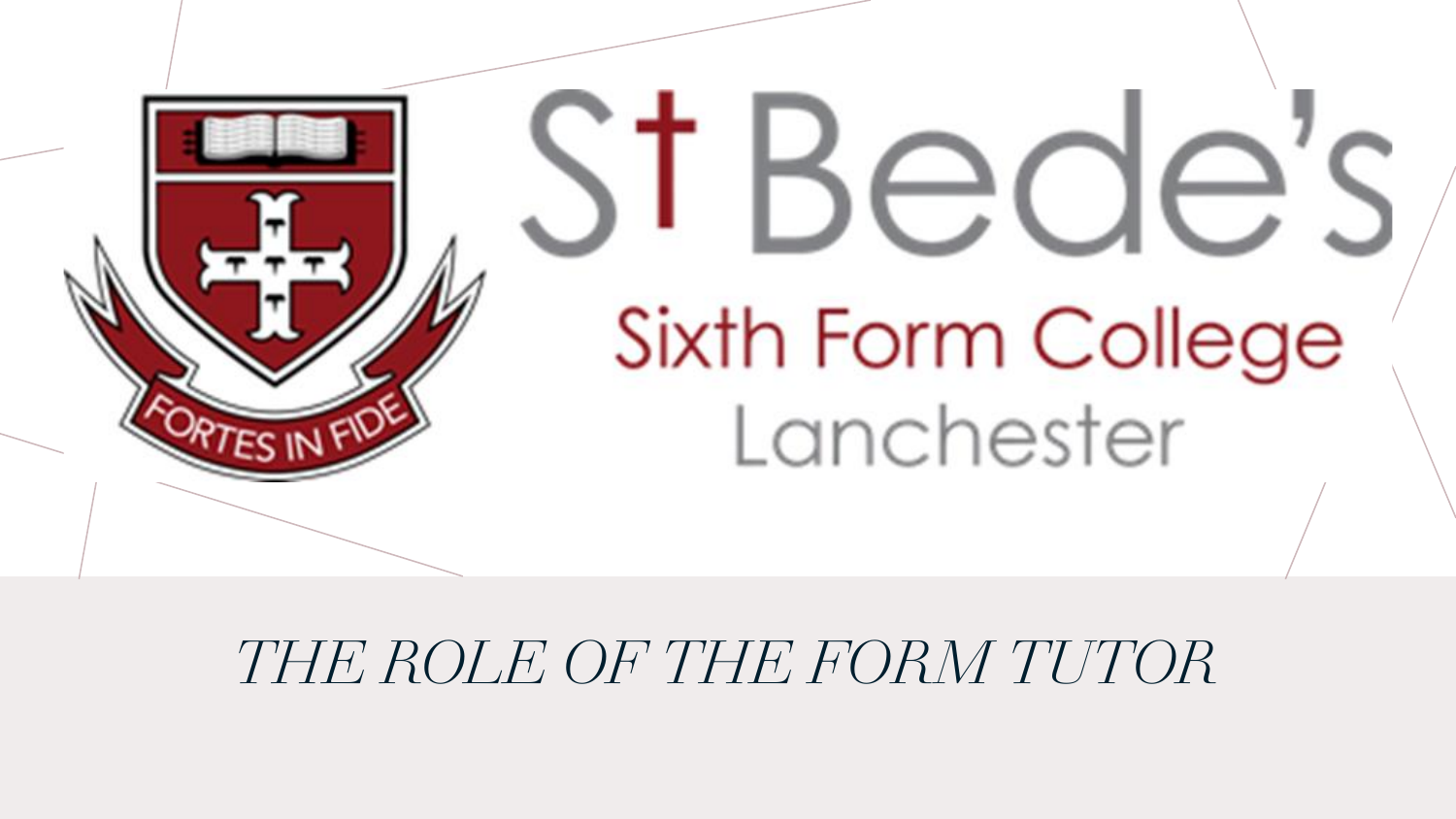### *SIXTH FORM*

*TUTOR* **In Sixth form our students have daily contact** with their form tutors, this is a fundamental aspect to students' personal development at KS5.

- •Focus on holistic development of each student
- Academic and welfare-based support
- Guidance to support future progression and preparation
- Personalised advice and guidance
- •Delivery of PSHE, RSE, British Values
- •Opportunities for skill development and enrichment
- •Opportunities for fundraising and charity work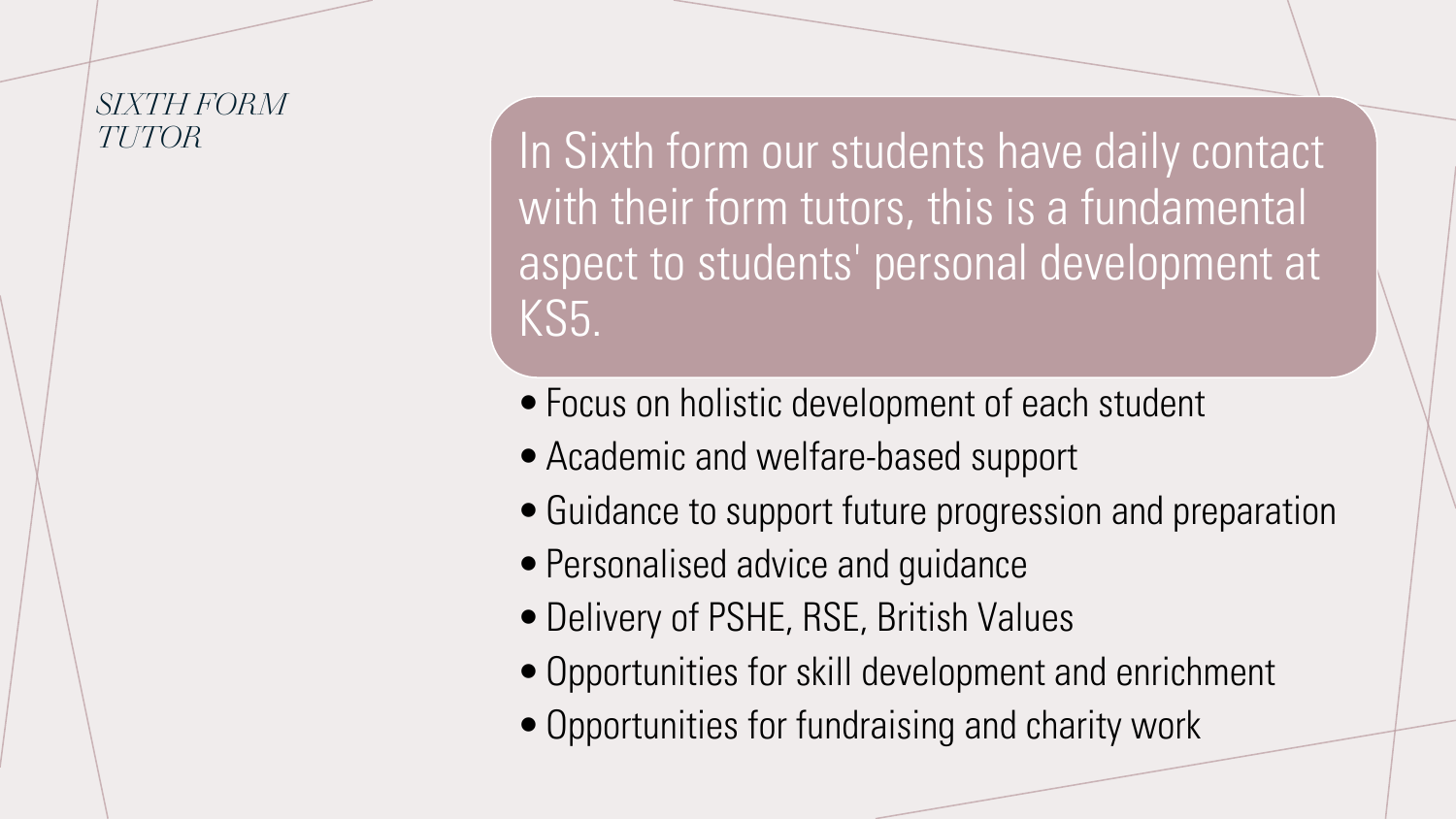# *PERSONAL*



*DEVELOPMENT* **Our form tutors support students in all aspects of school** life.



Mental wellness



Healthy lifestyles



Positive relationships



Living in the wider world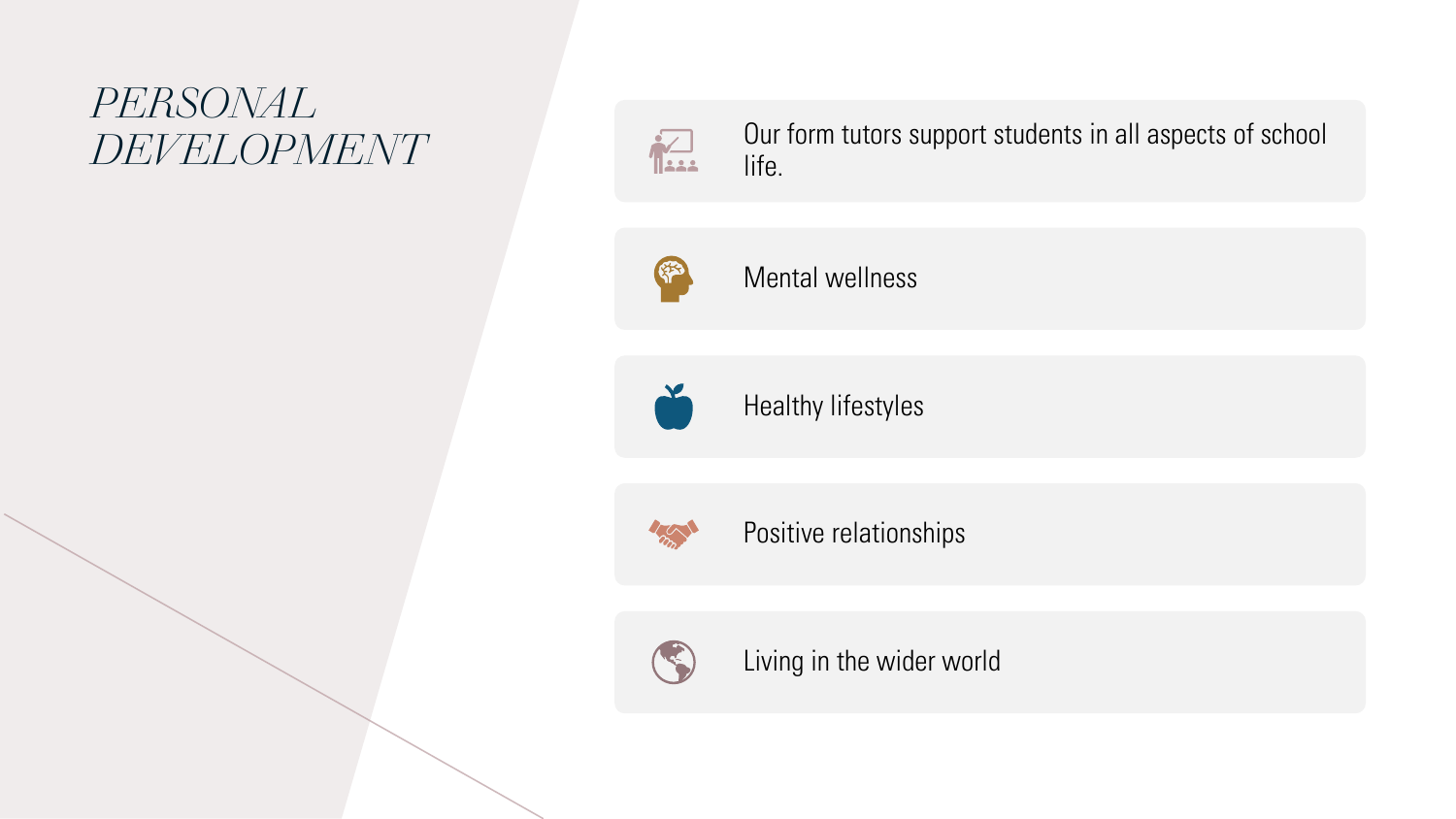

#### *PROGRESSION SUPPORT*

Throughout Year 12, students will be provided with a wealth of opportunities to gain skills and experience to prepare them for their next steps. This is individual to each student. Opportunities include:

- Supporting younger students in the school
- Taking on a leadership role
- Public speaking
- Supporting whole school events
- Working alongside staff in a professional context
- Fundraising and charity work

Form tutors will support students in identifying the key skills they need to acquire or develop making links to their future intentions.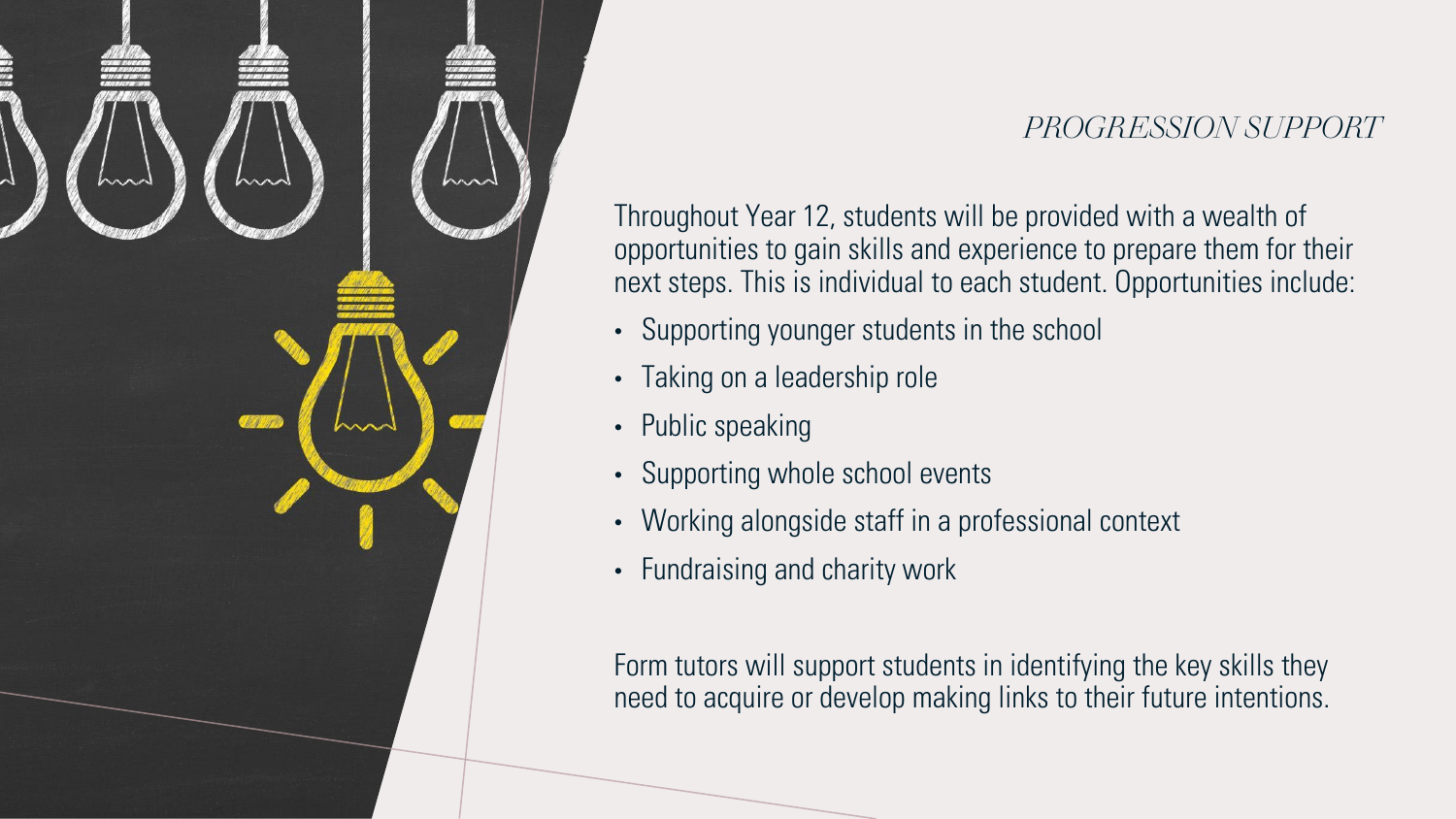## *APPLICATIONS*

We regularly hold talks and presentations with local Universities and Apprenticeship providers to support students in making informed decision. We have strong working relationships with many providers who offer additional support and guidance to our students.

Additional advice and guidance is always available from our Progression Manager.